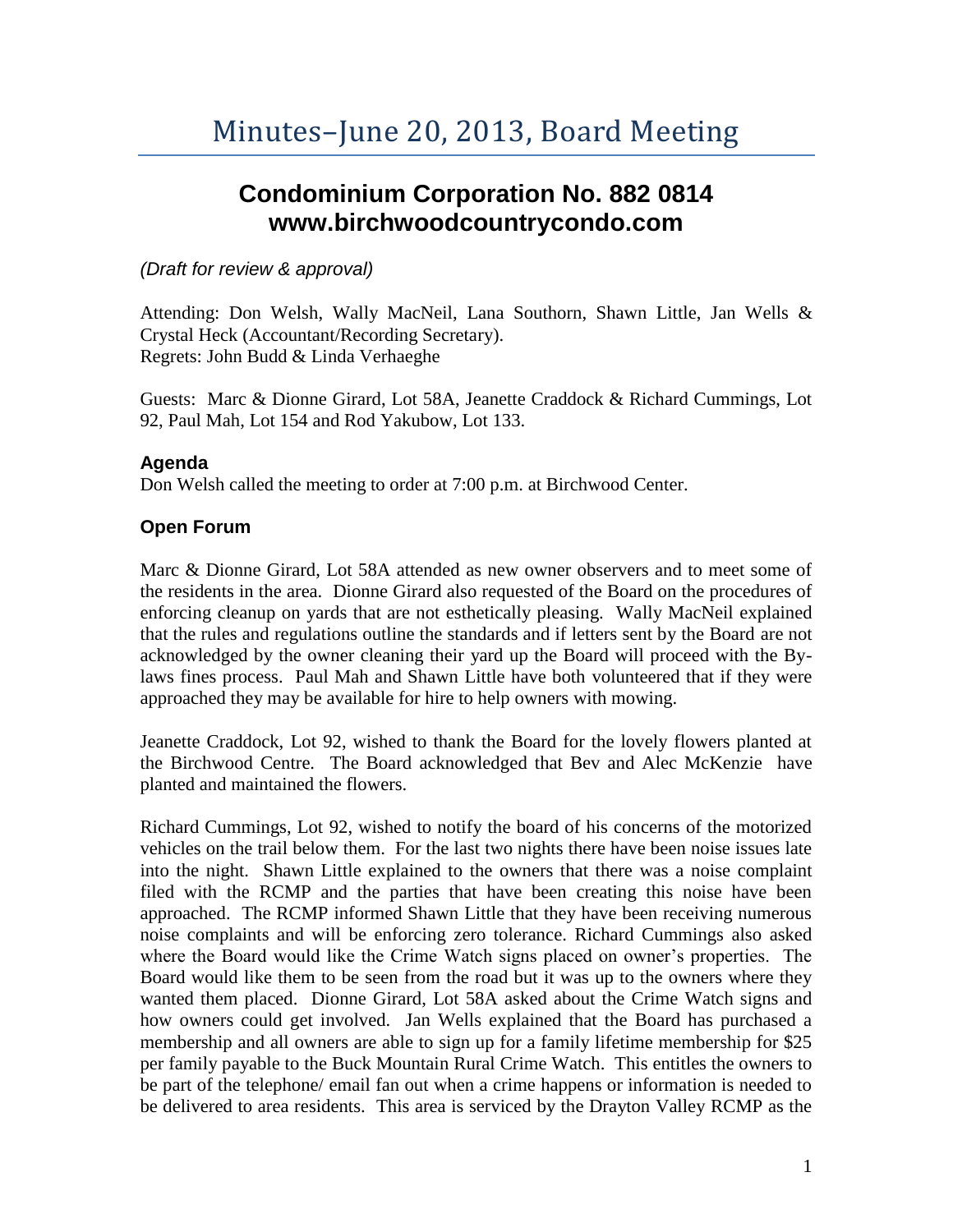border for the Breton RCMP is the bridge by the Lindale Hall. Currently there are approximately 20 families that have joined and there are still application forms at the centre for any that still wish to participate.

Paul Mah, Lot 154, asked the Board if they know anything about the circulating rumors about the golf course. The Board informed the owners that they did have one of the investor/owners come out and talked with Bob Clark and Peter Tadman. The owners may wish to revive the golf course but there is nothing concrete as yet. Peter Tadman will be keeping in touch with the golf course owners and will inform the Board if there is any new information to share with the lot owners. The Board did receive updated contact information from the owners/investors of the golf course.

Rod Yakubow, Lot 143, covering for Larry Kuzio and here to provide his water report.

Jan Wells wanted to clarify the use of the Birchwood Centre for private functions. Currently using the facility for private functions hasn't been approved for use – the centre must be open to all owners when a gathering is taking place.

The open forum was completed at 7:30 p.m.

## **Board Portion of Meeting**

Don Welsh called the Board portion of the meeting to order at 7:35 p.m. Shawn Little moved that the June 6, 2013, meeting minutes be accepted as presented, seconded by Wally MacNeil, carried unanimously.

#### **Water Report**

Rod Yakubow submitted his written report for May, 2013. May is normally a dry month. May long weekend the pump at Cedar Glen was having difficulty keeping up with the demand. May stats were – 294,869 gallons of water and 22.25 gallons of chlorine were used. The CC valve on Lot 35 has not been repaired as yet but is scheduled to be done soon.

#### **Site services**

Larry Kuzio has been on holidays and his report was unavailable for submission. Rod Yakubow has been covering for him. There have been complaints regarding noise from quads. Rod Yakubow has been dealing with non-allowable items that owners have been putting in the dumpster – requested that the Board place more signs in the dumpster area. Don Welsh made a motion to make a couple of signs to place at the dumpster regarding non-allowable items. Shawn Little seconded the motion, carried unanimously.

Wally MacNeil and Shawn Little spent some time Saturday travelling around the area and noting yards that need some work. The Board will send out letters and enforce fines as per item 22 in the rules and regulations if the areas are not cleaned up. Wally MacNeil has had some inquiries on the specifications of installation of septic systems in Birchwood. It was suggested that the Brazeau County is the contact to find out that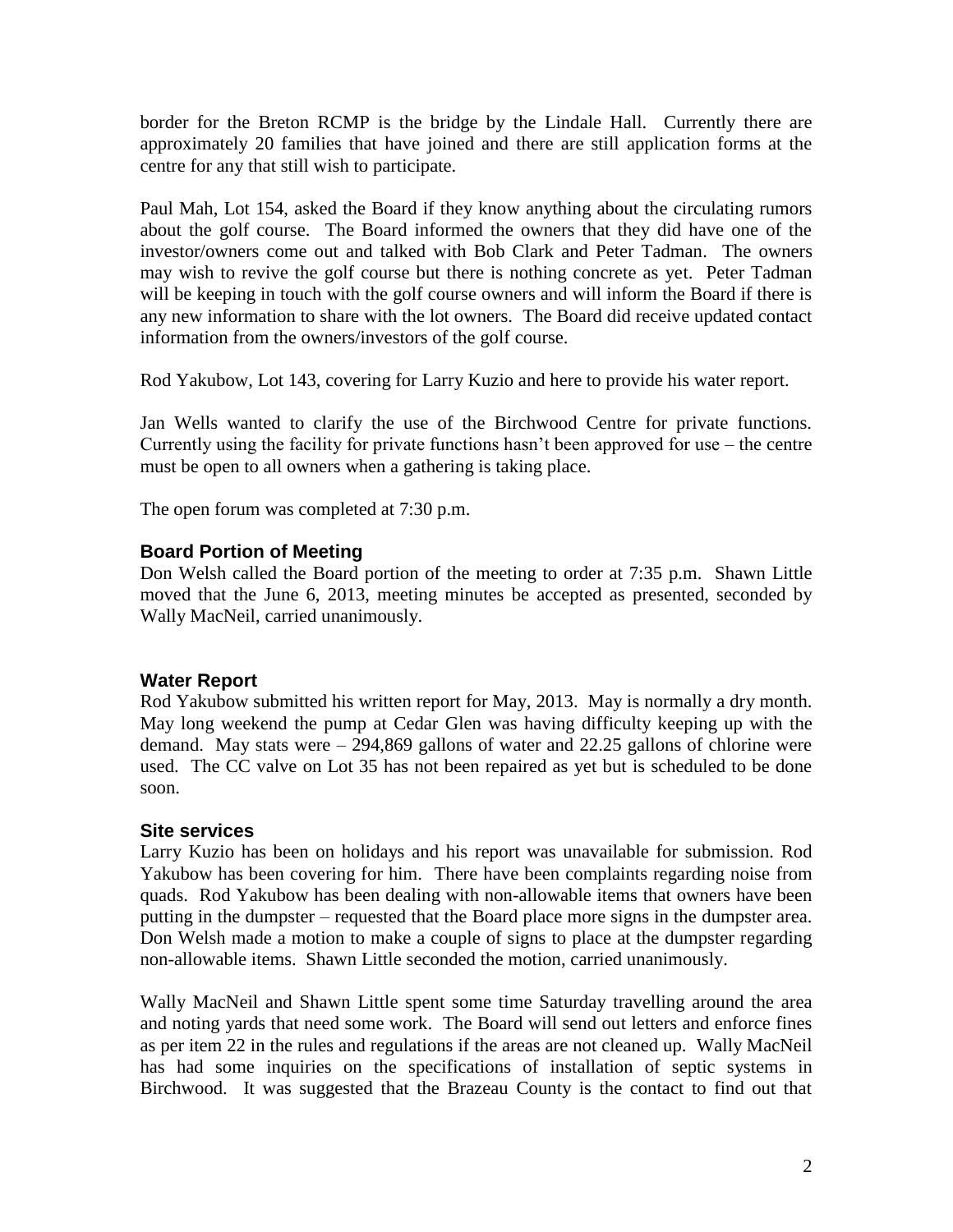information. Items that were brought up at the AGM have been addressed by the site services staff. Items that have been looked into and either work completed or on the agenda to be completed are:

- Ruts in the road near Lot  $133 \text{small spot} \text{will be dealt with when the dust}$ control and gravelling is completed later this summer.
- Yield sign has been fixed.
- Fortis has changed the sensor in the light located near Lot 168.
- $\bullet$  Electrical boxes many of these boxes need repairs Site services committee will get together to survey the area and address all boxes that need repairs and prioritize each repair.

## **Financial Report**

No report was available for this meeting – Crystal Heck will supply the April and May 2013 reports next month. Crystal Heck noted that some of the delinquent accounts have been sending in monies. No update on the two lots that currently are for sale. The Board reviewed the arrears in condo fees process. Once the condo fees are 90 days in arrears the Caveat process will be initiated and after 120 days the Caveat will be registered with the land titles office in Edmonton. Should the condo fees reach 150 days in arrears the owner will be sent a double registered letter and if no response the lawyer will be contacted for foreclosure. The Board has requested that Crystal Heck provide copies of letters sent regarding condo fee arrears for the lot file.

#### **Old Business**

Shawn Little has scheduled a meeting for any volunteers that would like to get involved with the new playground. The meeting is going to be July 3, 2013 at the Birchwood Centre. Currently this group will look at forming a non for profit organization so that they would qualify for government grants.

The renewed contracts for the grass mowing and accounting services have been prepared and subsequently signed. Signed copies were provided to Paul Mah and Crystal Heck.

Board members meeting with the current bylaw committee for update have been tabled till next meeting.

Rural crime watch program signage – Jan Wells moved that the Board purchase 5 reflective metal signs to place near the entrances of areas into Birchwood for \$10.00 each. Don Welsh seconded the motion, carried unanimously.

Concerns about the school buses parking in the common areas were addressed by Larry Kuzio. Both drivers are now parking near the golf course entrances.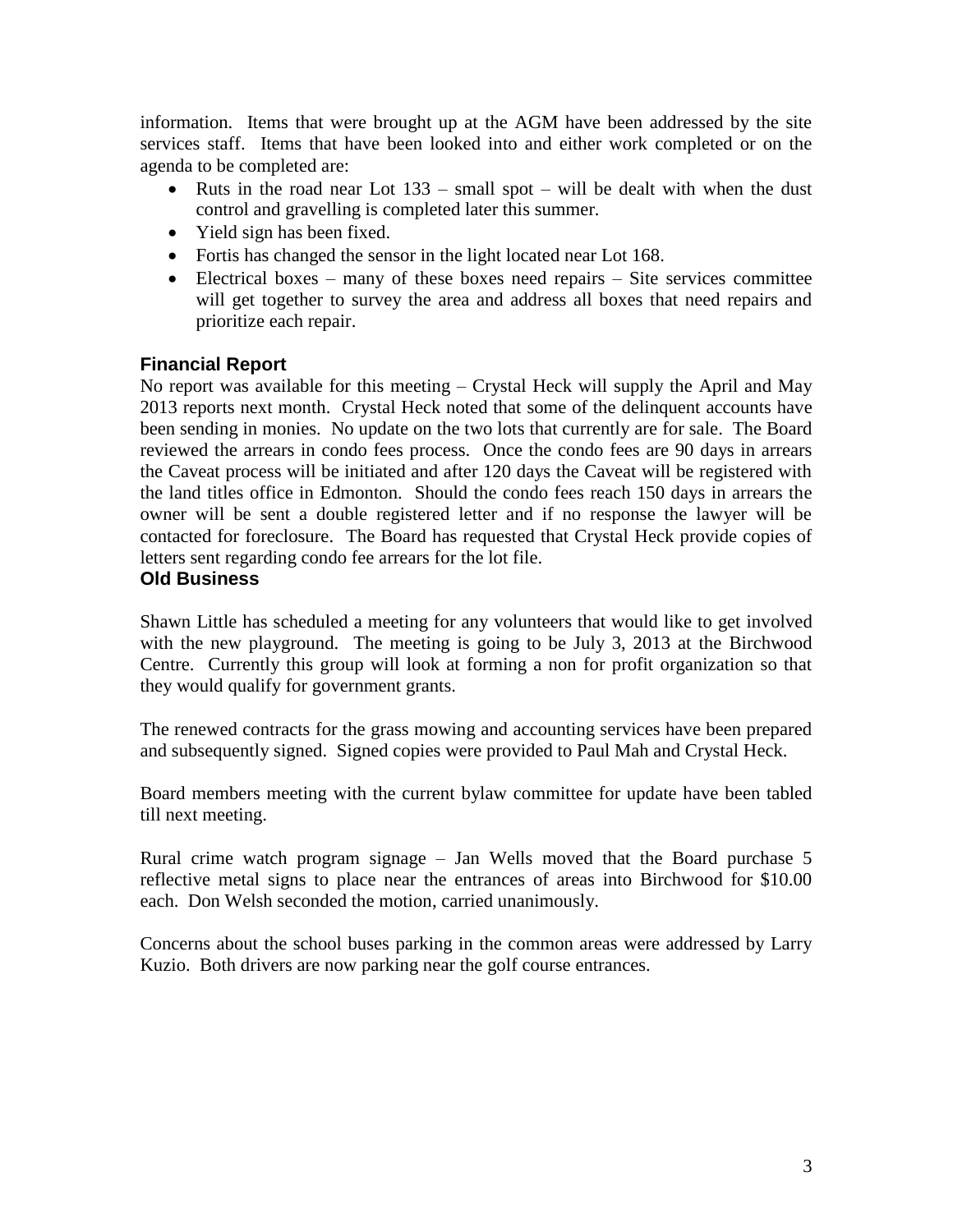#### **New Business**

Concerns regarding the grader have been raised by Larry Kuzio – Jan Wells and Crystal Heck to get in touch with Gary Ruhl to find a solution to saving for replacement of this asset and still satisfy the CRA requirements of not earning income from condo fees.

Jan Wells is going to sign up for ebill to be sent to the condo email for Buck Mountain and Telus monthly statements. Telus has increased their rates for business lines.

Jan Wells and Linda Verhaeghe will work on getting a letter drafted to the Bank of Montreal changing the name to Condominium Corporation (removing "The Owner's".

Jan Wells contacted the BMO regarding adding two directors to allow signing of cheques. An appointment is required when John Budd and Linda Verhaeghe are available and one signing authority must accompany.

Jan Wells, Linda Verhaeghe, and Lana Southorn will provide updates at the monthly meetings as to the office projects they currently are working on.

At the AGM meeting it was suggested that the Board send an appreciation letter to Brazeau County for the good work done during the evacuation earlier this spring. Linda Verhaeghe will write something up and get it sent.

Don Welsh will contract Jim Jansen regarding the request from the AGM meeting on the purchase of eaves trough and gravel for the centre.

The Board will look into the culverts and ditch by lot 73 and try to address the washout problem before the dust control and gravel is started. Shawn Little, Wally MacNeil and Don Welsh will look at the situation and get necessary equipment down in the area to fix it.

At the AGM, Gary Verhaeghe mentioned that Lot 101 needs the culvert cleaned out. Wally MacNeil, Don Welsh and Shawn Little will look into this problem as well.

Concerns have arisen with some new business advertising for work in the area. There are strict rules in the Rules and Regulations regarding this. The Board will revisit this area but will table it until they get more information from the municipal authority.

#### **Other Business**

Shawn Little asked the Board if they knew of the process of combining two of his lots to one because of the location of the house and garage. Lana Southorn has the same situation with her two lots. Wally MacNeil will talk with Len Woolven as he did this procedure a few years back to get the information for Shawn Little and Lana Southorn.

Lana Southorn, representative from the Social Club asked permission to move the shed from Nielsen Park to behind the centre. Lana moved that the Board grant permission for